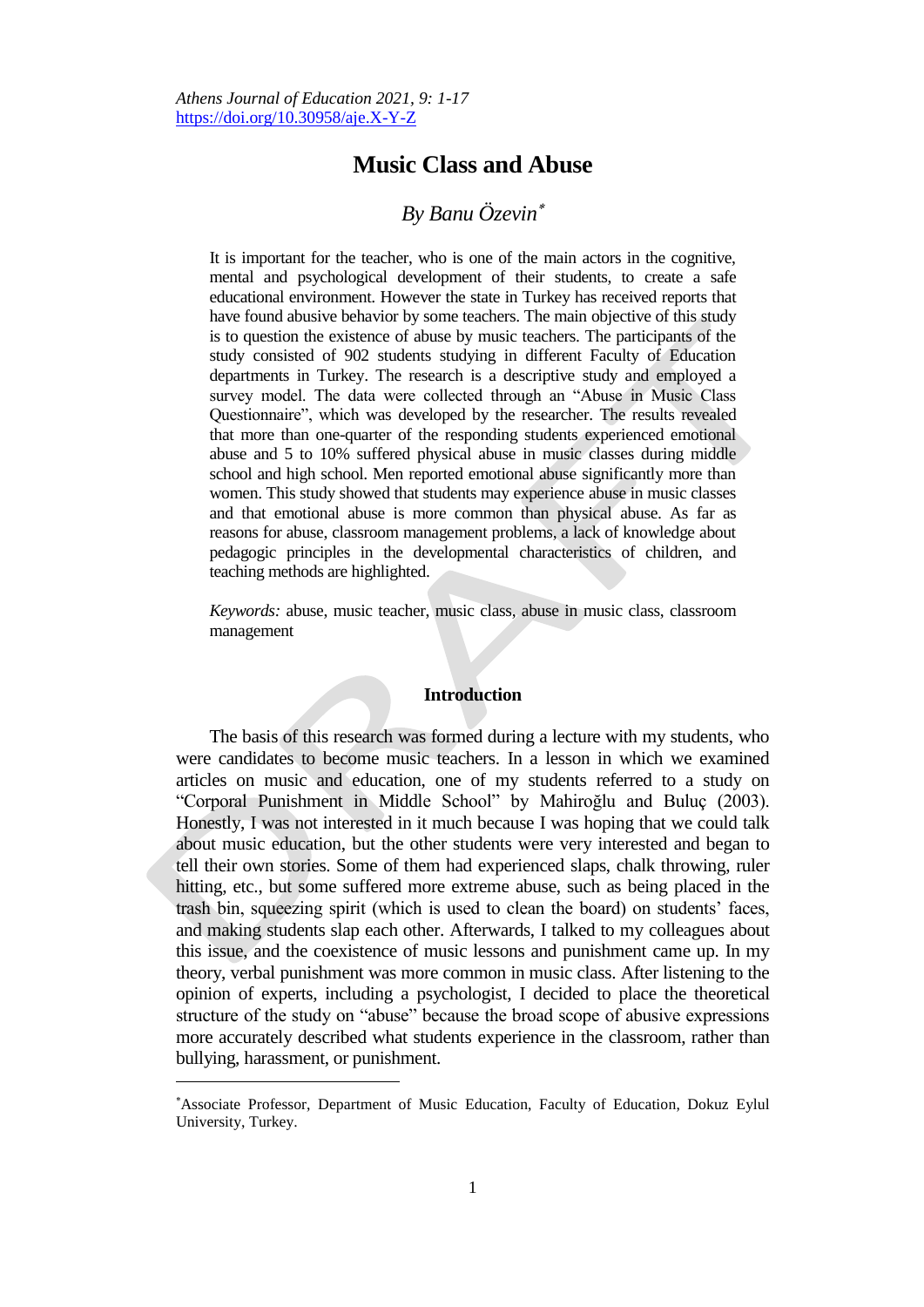#### **What is Abuse?**

The Children"s Bureau (2019) defines child abuse and neglect as, "any recent act or failure to act on the part of a parent or caregiver that results in death, serious physical or emotional harm, sexual abuse or exploitation, or an act or failure to act that presents an imminent risk of serious harm." The United Nations Convention on the Rights of the Child stipulates that children under 18 years of age "shall be protected against all kinds of bad behavior including physical and emotional violence or abuse, neglect and sexual abuse and shall be protected against violence or other cruel, inhumane, degrading treatment or punishment" (UNICEF & SHCEK, 2010).

Abuse is usually distinguished by four categories: (1) physical abuse: any intentional use of physical force against a child by an adult, such as hitting, punching, slapping, striking, burning, biting, shaking, kicking etc. (Gurhan, Ozbas, & Kabatas, 2012; Kvachadze & Zakareishvili, 2009; Theoklitou, Kabistis, & Kabitsi, 2012; WHO, 2006); (2) sexual abuse: participation of a child in a sexual act for the sexual enjoyment of an adult (Hamarman & Bernet, 2000; Theoklitou, Kabistis, & Kabitsi, 2012); (3) emotional (psychological) abuse: the production of psychological and social deficits in the growth of a child as a result of erroneous behavior such as loud yelling, coarseness, inattention, isolation, terror, harsh criticism, over-pressure, rejection, verbal abuse, the denigration of the child"s personality etc. (Hamarman & Bernet, 2000; Kvachadze & Zakareishvili, 2009; Theoklitou, Kabistis, & Kabitsi, 2012). It is said that, "one of the most significant characteristics that distinguish emotional abuse from other abuse types is the fact that it is accepted as "ordinary" by the social and the cultural environments, which makes it more difficult to perceive it as a kind of abuse" (Ersanlı, Yılmaz, & Özcan, 2013); (4) neglect: a lack of attention from caregivers and a failure to provide relevant and adequate necessities for the child"s survival. In such cases, children are deprived of attention, love, and nurturing (Child Welfare Information Gateway, 1997, quoted by Theoklitou, Kabistis, & Kabitsi, 2012).

According to a global status report on violence prevention (WHO, 2014), "studies from several countries in all regions of the world suggest that up to 80 to 98% of children suffer physical punishment in their homes."

As it was stated in the joint report issued by UNICEF and SHCEK (2010, p. 11), "beating is still used in Turkey, where it is perceived as a method of discipline and legitimized both in the family and the public sphere. Moreover, attempts are made to normalize abuse through sayings in Turkish such as "Roses grow where mother hits' and 'Beating comes from heaven'."

## **Abuse in School**

In addition to their teaching duties, teachers must create a safe learning environment; doing so is fundamental for the educational process. Teachers are the main actors in students" cognitive, psychological and social development, and "have been equated with parental substitutes in schools, as caretakers of classroom environments" (McEachern, Aluede, & Kenny, 2008). They "play perhaps the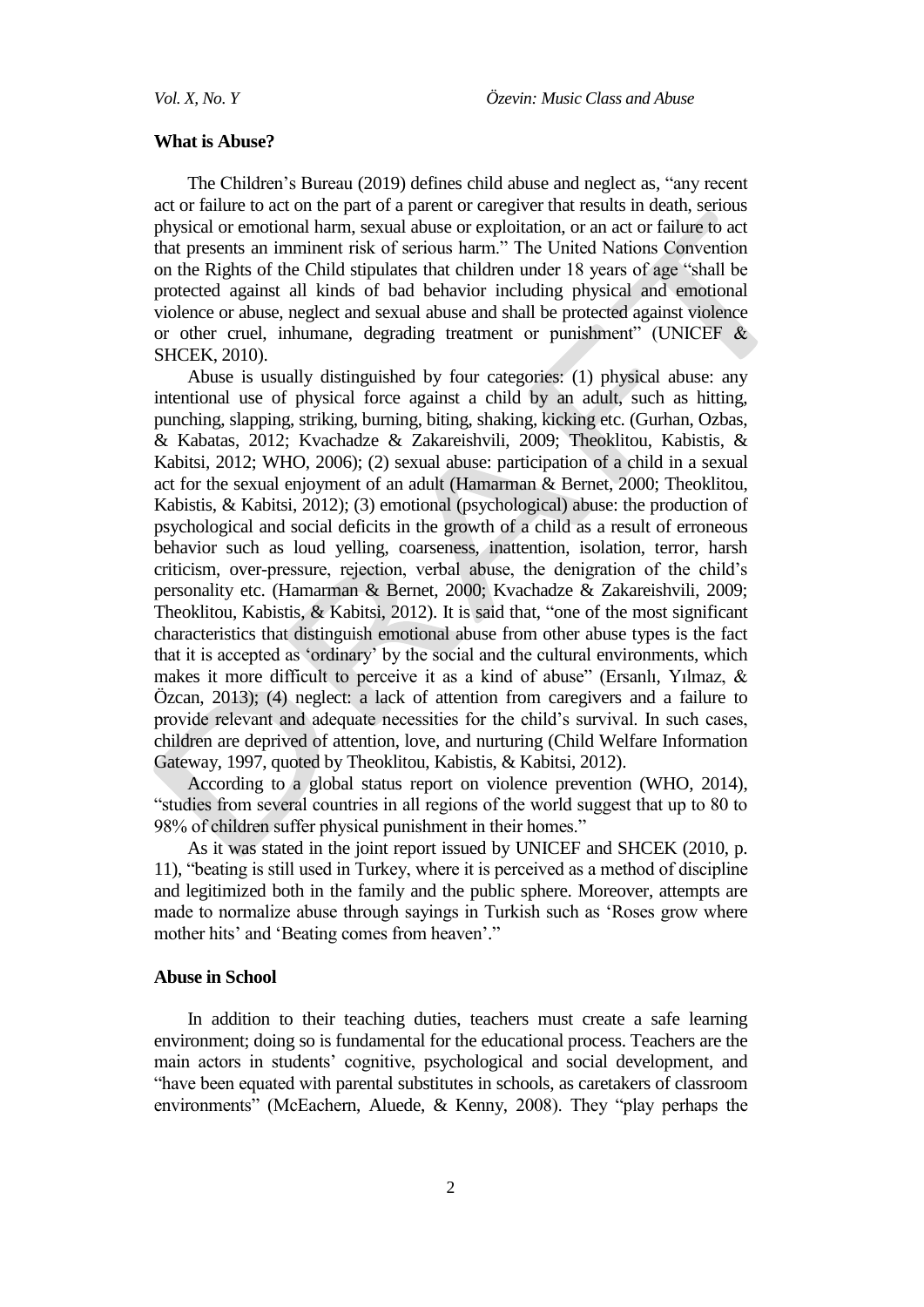strongest role in shaping students' experience, through their direct interactions with the student and indirectly by influencing the nature of peer relationships within the classroom" (Osterman, 2010, quoted by Zerillo & Osterman, 2011); moreover, they are "critical in determining the school climate" (Twemlow et al., 2006, p. 189, quoted by Allen, 2010). The United Nations Convention on the Rights of the Child (UNICEF & SHCEK, 2010) asserts that school discipline shall be given within a framework of human dignity.

Studies show that in many parts of the world, regardless of the West or East, abuse occurs in the school environment—perpetrated by teachers or school staff; such abuse is widespread: African (Tafa, 2002), Australia (Delfabbro et al., 2006), Canada (Hogan, Ricci, & Ryan, 2019), the Caribbean (Baker-Henningham, Meeks-Gardner, Chang, & Walker, 2009), Cyprus (Theoklitou, Kabistis, & Kabitsi, 2012), Egypt (Wasef, 2011), Georgia (Kvachadze & Zakareishvili, 2009), Ghana (Agbenyega, 2006), India (Garg, 2017), Ireland (James et al., 2008, quoted by Allen, 2010), Israel (Benbenishty, Zeiar, & Astor, 2002a; 2002b), Italy (Ferrara, Franceschini, Villani, & Corsello, 2019), Lebanon (El Bcheraoui, Kouriy, & Abid, 2012); Nigeria (Aluede, Ojugo, & Okoza, 2012), Nepal (Khanal & Park, 2016), Pakistan (Arif & Rafi, 2007), Saudi Arabia (Elarousy & Shaqiqi, 2017), Tanzania (Lema & Gwando, 2018), and in 19 U.S. states corporal punishment remains legal (Caron, 2018). Turkey is no exception; students here continue "experiencing physical and emotional abuse by their teachers at school" (UNICEF & SHCEK, 2010, p. 20).

# **Abuse in Music Class**

Little research exists that is focused on abuse in music and art education (Elpus & Carter, 2016). Fernandez-Morante (2018) states that this is owing to the fact that the issue is probably seen as "taboo." Some studies focus on peer bullying in music classes (Carter, 2011; Silveira & Hudson, 2015; Taylor, 2011) or the bullying of students in music ensembles (Elpus & Carter, 2013, 2016; Rawlings, 2015). Only a few studies focus on abuse in professional music education settings, conservatories, or musical ensembles (Baker, 2016; Fernandez-Morante, 2018; Pace, 2015a; 2015b).

The importance of these studies can be understood bilaterally. First, it is important to evaluate abuse in the learning environment, but also to evaluate the qualities of the music teacher as a role model for students who will become the music teachers of the future. In other words, it is critical to understand the teacher"s role in potentially abusive environments. In Turkey, formerly, the requirement of becoming a music teacher was having earned a degree from a music education department, but in recent years, graduates of conservatories and musicology departments can also become teachers as long as they complete a one-year course on pedagogical formation (YÖK, 2018). Previous studies are therefore important because they have shown just where today"s music teachers have come from.

In the case of people trained as professional musicians having later become teachers, Pace (2013) states that, "many musicians are engaged as teachers primarily on the basis of their achievements as performers, and the result can at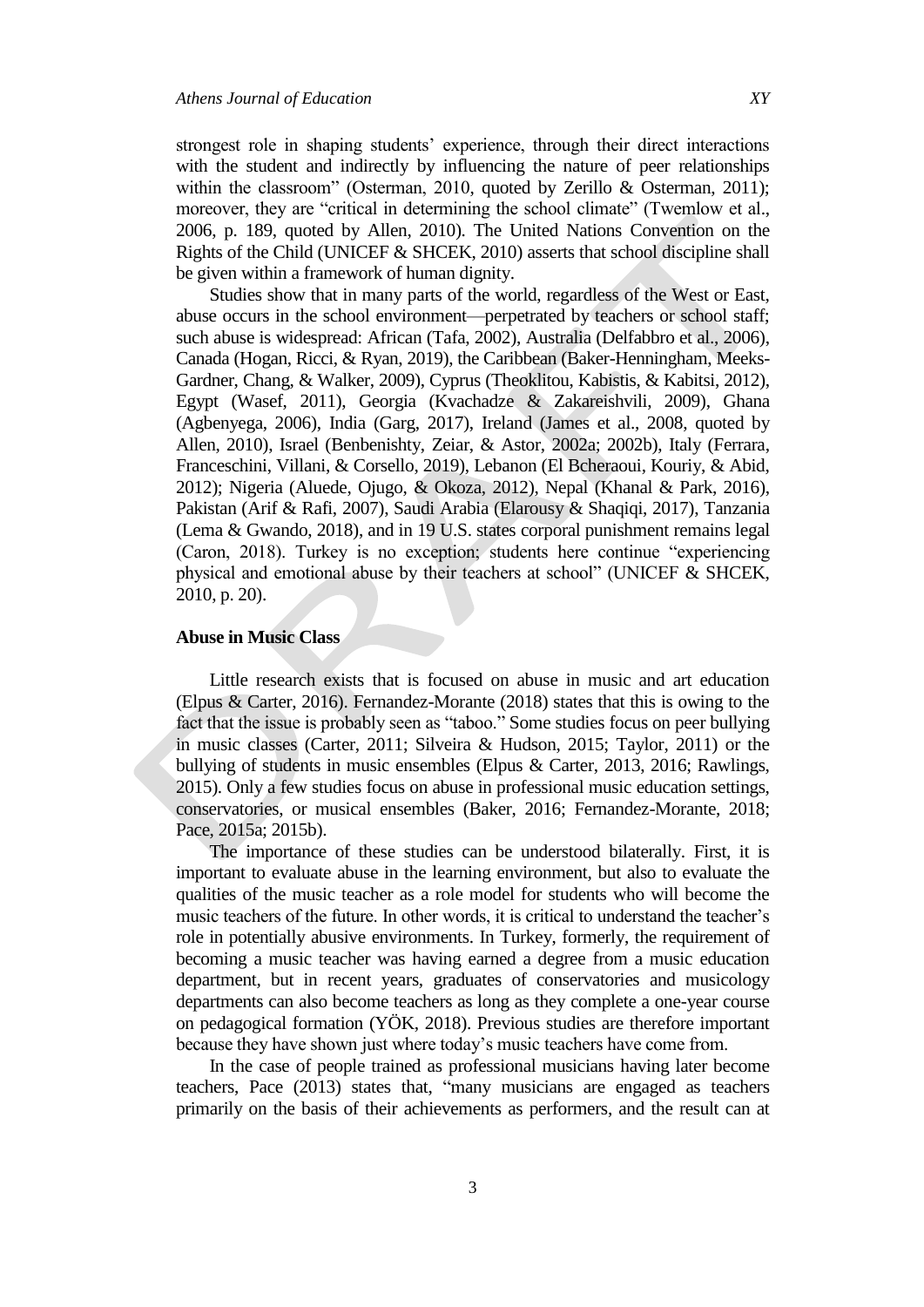worst be disastrous […] Behind sometimes monstrous egos of successful solo musicians you frequently find common traits of narcissistic self-obsession, narrowness of outlook, ruthless competitiveness, vanity and the insatiable need for reassurance." Although such a pessimistic picture may not always be valid, the conservatories and, quite frankly, all music education institutions are mostly directed to work with "talent." The fact that competition is strong and teacherstudent relationships in music are often different than other teacher-training departments may undermine the pedagogical qualities a teacher should have. According to results obtained by Schmidt (1998), student teachers' definition of "good" teaching was influenced—naturally—by their university music education courses. Even though student teachers say that they discovered more effective teaching methods over time, Schmidt's results show how influential the university teacher is as a "model music teacher."

Sun and Leung (2014) conducted a study with 674 students from 29 primary schools in northeastern China, one of the rare studies examining abuse in formal music education. Their results revealed that "all of the music teachers employed corporal punishment (89% of them occasionally and 11% of them often). According to the students, about 30% of the teachers never positively recognized their students during class. As a result, only about 20% of the students "liked" their music teachers."

Darrow (2017) describes music as, "a powerful instrument for peace and unity" and states that as music educators, "we would be remiss not to use this influential tool, and our personal agency, whenever and wherever we face prejudice and hate." The results obtained by Sun and Leong seem to contradict Darrow"s characterization of music as a means of peace and cohesion in general. The fact that the music teacher abuses his or her students physically or verbally is certainly neither a calming nor a unifying effect.

The aim of the research is to seek answers to the following questions: Is there abuse in music lessons in Turkey; which is a kind of abuse, if any; and does exposure to abuse vary by gender? This study is important because it involves an area that has not been thoroughly researched and hopes to contribute to music teacher training. Safe educational environments are required to train healthy individuals. Therefore, it is important to evaluate the teacher's behavior towards their students. Identifying abusive behavior of a teacher may provide opportunities for creating healthier educational settings.

Another feature of the present study is that the study group consists of teacher candidates; their capacity to remember their teacher-student interactions and reflect on them will be a positive contribution to the literature and to their future professional lives.

### **Materials and Methods**

The research is a descriptive study and employed a survey model. The survey model provides a quantitative or numerical description of trends, attitudes or views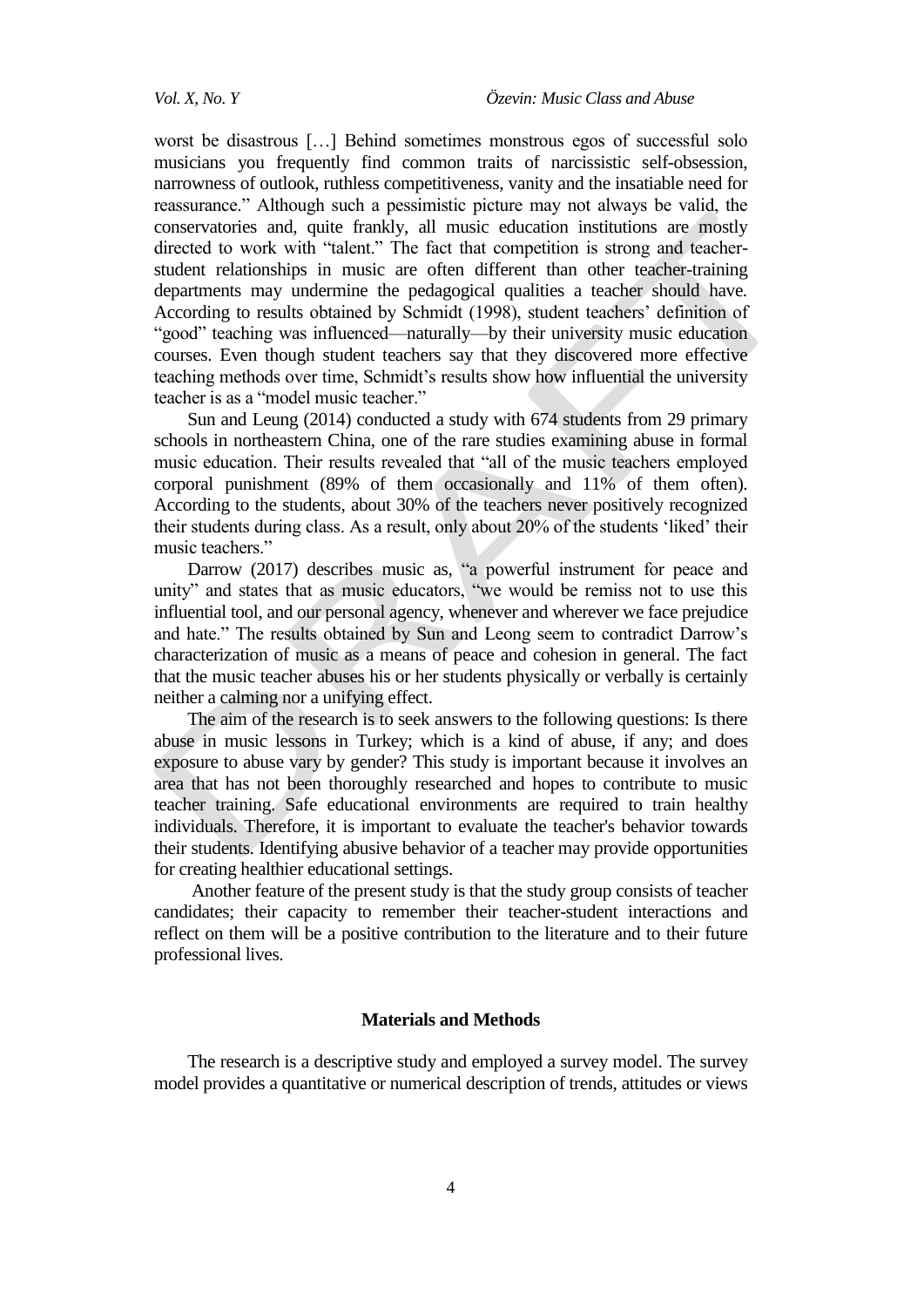across the universe through studies on a sample selected from within a universe (Creswell, 2017 p. 155).

## **Participants**

The participants of this study are students of Dokuz Eylul University"s Faculty of Education, which is one of the largest faculties in Turkey. Owing to its location and facilities, Dokuz Eylul University is a preferred state university and educates students from all over the country. Such regional diversity lends credence to the research results overall.

A total of 902 students, women (n=654, 72.5%), men (n= 246, 27.3%), and 1 (0.1%) student who wrote "the [gender] options here don"t fit me," completed the survey. The distribution of the students came from 15 different departments in the faculty, as follows: Preschool Education (n=176, 19.5%), Elementary Mathematics Teaching (n= 122, 13.5%), Fine Arts Education (n= 97, 10.8%), Music Education (n= 97, 10.8%), Elementary Education (n= 82, 9.1%), German Language Education  $(n= 67, 7.4\%)$ , English Language Education  $(n= 58, 6.4\%)$ , Biology Education  $(n= 10^{-10})$ 41, 4.5%), Mentally Disabled Children Education (n= 36, 4.0%), Consultant (n= 36, 4.0%), Social Sciences Education (n= 30, 3.3%), Mathematics Teaching (n= 27, 3.0%), Geography Education (n= 18, 2.0%), Turkish Language and Literature Education (n=  $8$ ; 0.9%), History Education (n=  $7, 0.8\%$ ).

For questions regarding high school music classes, a total of 592 students, women (n = 444, 75%), men (n = 147, 24.84%), and 1 (0.16%) student who wrote "the [gender] options here don"t fit me," completed the questionnaire.

#### **Materials**

The data were collected through an "Abuse in Music Class Questionnaire," which was designed by the researcher and is based on the scale used in the "Corporal Punishment in Middle School" study by Mahiroğlu and Buluç (2003). During the development of the questionnaire, Mahiroğlu and Buluç (2003), who carried out the mentioned study, were contacted for use-permission (which was granted). Questions related to music lessons were added to the general questions regarding abuse. Experts' opinions were consulted and, with the recommendations of a psychologist and two experienced music educators, the final form of the questionnaire took shape. First, fourth-year students in the music education department were asked to complete the questionnaire as a pilot test. Having found no problem with the pilot, research was continued, and the data obtained from this group were included in the data.

The paper-and-pencil questionnaire consists of thirty questions. Eleven of them are demographic in nature (e.g., gender, grade, and department). The second part of the questionnaire consists of multiple choice and open-ended questions regarding abuse in school in general and in the music class. The questions are based on students witnessing rather than experiencing, to be able to access more data. Completion of the questionnaire takes approximately 20 minutes.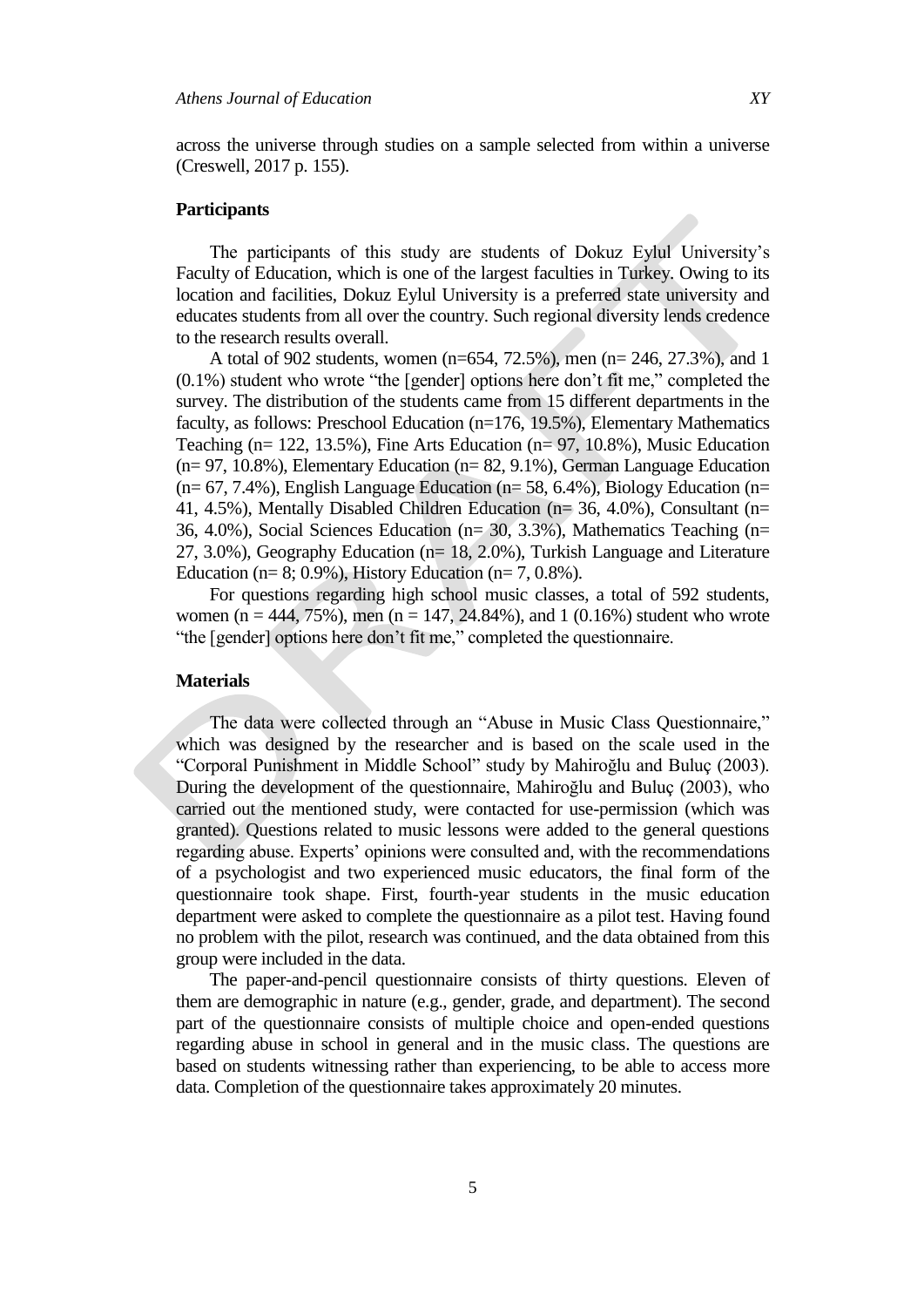In Turkey, music is taught as an elective course in high schools. Acknowledging that this situation would create a very limited research group, questions were asked about music lessons in both middle school and high school.

#### **Procedure**

Data were collected in November 2018. Appropriate courses were selected for each department and an appointment was made with the teacher of the course. Students who were in the class at the time were included in the research. All participants were informed that this was anonymous and voluntary. The researcher herself carried out all procedures, and the students' questions and comments were recorded as "observation notes" by the researcher.

#### **Data Analyses**

Data analyses were carried out using SPSS 15.0. Frequency and percentage were calculated. The t-test was used for independent groups employed to examine the differences between men and women. In addition, answers to open-ended questions were categorized by the researcher.

# **Results and Discussion**

#### **Abuse in School Environment**

According to the data analysis, in middle school 623 students (70.2%) witnessed abuse, 267 students (29.5%) did not encounter or remember seeing it. In high school, out of 582 students, 129 (22.2%) witnessed abuse and 452 (77.8%) did not.

In terms of defining what constitutes abuse, this study relies on previous ones, which concluded abuse to be: slapping, kicking, ear or hair pulling, being lined up and beaten in turn, being forced to stand on one foot, caning, forced to kneel, to stand in an uncomfortable position, knocking students' heads against a wall or table, pushing, shaking, throwing items at students, hitting them with objects, cutting their hair, breaking their noses, and insulting them. It is noteworthy that students described abuse with expressions such as, "in front of the school, in front of the class, in front of my friends." These expressions refer to emotional abuse, even as they describe physical abuse at the same time.

According to the t test results obtained for the middle school level, women  $(n=449, 68.9%)$  and men  $(n=184, 74.8%)$  experienced abuse. At the high school level, women (n=84, 19.3%) and men (n=45, 31.3%) experienced abuse.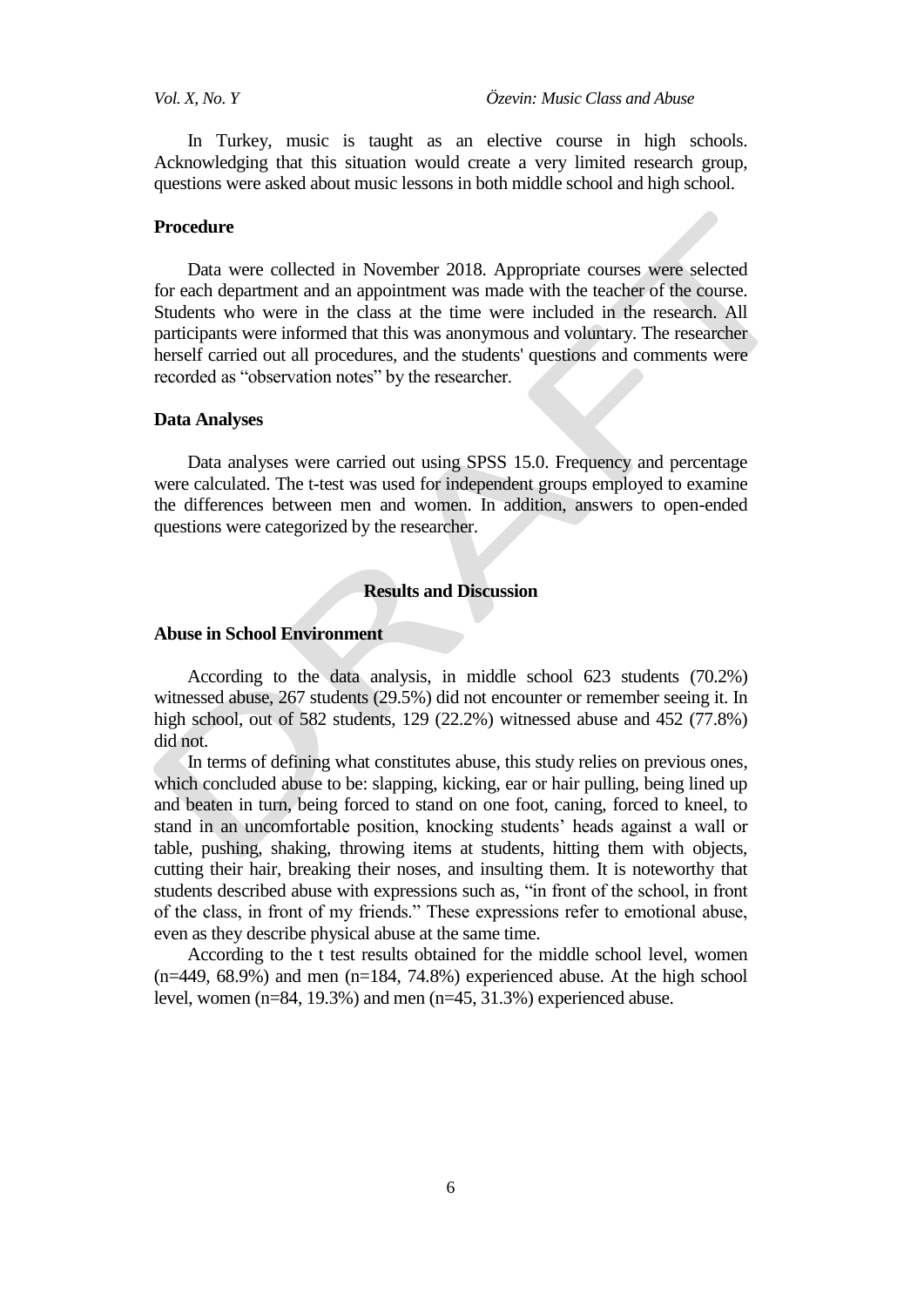| <b>School</b>    | Abuse<br>type | Gender       | n          | $\bar{\mathbf{x}}$ | s              | df  |       |          |
|------------------|---------------|--------------|------------|--------------------|----------------|-----|-------|----------|
| Middle<br>School | AS            | Women<br>Men | 652<br>246 | 1.31<br>1.25       | 0.463<br>0.465 | 896 | 1.739 | $0.000*$ |
| High<br>School   | AS            | Women<br>Men | 442<br>147 | 1.32<br>1.25       | 0.466<br>0.435 | 587 | 1.490 | $0.001*$ |

*Table 1.* Gender and Abuse in School

p<0.01.

AS= Abuse in School.

Table 1 displays that in middle school, witnessing abuse shows a significant difference according to gender (t=1.739, p=0.000 <0.01). Women ( $\bar{x}$  =1.31) reported seeing abuse in school more than men  $(\bar{x}=1.25)$ . In high school, witnessing abuse again shows a significant difference according to gender  $(t=1.490, p=0.001 < 0.01)$ . Women ( $\bar{x}$  =1.32) reported seeing abuse in school more than men ( $\bar{x}$ =1.25).

#### **Abuse in Music Class**

According to the data analysis, in middle school music classes 98 students (10.9%) reported physical abuse and 804 (89.1%) did not. 290 students (32.2%) reported that they had witnessed emotional abuse and 612 (67.8%) did not. 33 students (5.8%) reported witnessing physical abuse in high school music classes while 539 (94.2%) did not. 146 students (25.6%) witnessed emotional abuse in high school music classes and 424 (74.4%) reported witnessing none.

As is shown in Table 2, in middle school music classes there is a significant difference in the witnessing of emotional abuse according to gender  $(t=1.323)$ ,  $p=0.005<0.01$ ). Men ( $\bar{x}=1.71$ ) reported abuse in music class more than women  $(\bar{x}=1.67)$ . There is no significant gender difference in the witnessing of physical abuse in middle school music classes. In high school music classes, there is a significant difference in the witnessing of emotional abuse according to gender  $(t=1.616, p=0.000<0.01)$ . Men  $(\bar{x}=1.72)$  reported abuse in music class more than women  $(\bar{x}=1.65)$ . There is no significant gender difference in the witnessing of physical abuse in middle school music classes.

| <b>School</b>    | Abuse<br>type | <b>Gender</b> | n   | $\bar{x}$ | S     | df  | t     | p        |
|------------------|---------------|---------------|-----|-----------|-------|-----|-------|----------|
| Middle<br>School | <b>PAM</b>    | Women         | 652 | 1.90      | 0.305 | 898 | 0.771 | 0.127    |
|                  |               | Men           | 246 | 1.88      | 0.328 |     |       |          |
|                  | EAM           | Women         | 652 | 1.67      | 0.472 | 898 | 1.323 | $0.005*$ |
|                  |               | Men           | 246 | 1.71      | 0.454 |     |       |          |
| High<br>School   | <b>PAM</b>    | Women         | 442 | 1.90      | 0.305 | 589 | 0.636 | 0.209    |
|                  |               | Men           | 147 | 1.88      | 0.329 |     |       |          |
|                  | EAM           | Women         | 442 | 1.65      | 0.478 | 589 | 1.616 | $0.000*$ |
|                  |               | Men           | 147 | 1.72      | 0.450 |     |       |          |

*Table 2.* Gender and Abuse in Music Class

 $p < 0.01$ .

PAM= Physical Abuse in Music Class.

EAM= Emotional Abuse in Music Class.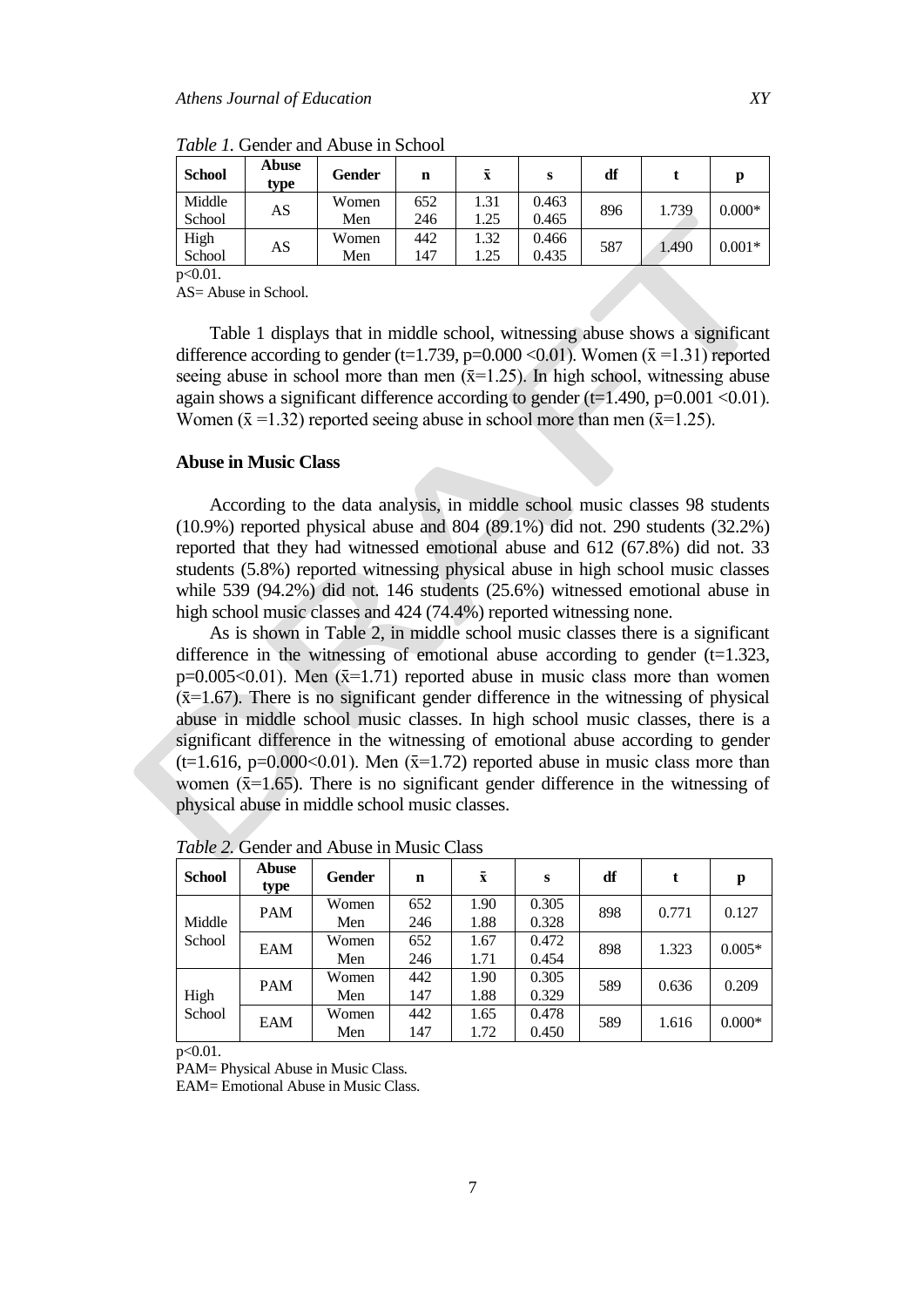$\overline{a}$ 

*Vol. X, No. Y Özevin: Music Class and Abuse*

Some of the students from the music department graduated from the Fine Arts High School  $(FAHG)^1$  Music Branch. The rates of this group were also calculated in the belief that their experiences could provide insights into abuse. When their results, including 97 students (women=76, men=20, not identified=1) are examined, it is revealed that 14 students (14.6%) reported witnessing physical abuse in high school music classes and 83 (85.4%) reported they did not. On the other hand, 55 students (57.3%) reported emotional abuse while 42 students (42.7%) reported none.

Below are sample sentences in which students define physical abuse and emotional abuse in middle and high school music lessons:

Physical abuse by music teachers:

Beating Breaking recorder, melodica Ear/hair pulling Hitting hand/head with recorder, recorder case, guitar, violin bow, ruler Hitting head to piano Throwing something (recorder, music book, music stand)

Emotional abuse by music teachers:

Comparing students' voice with an animal sound (e.g., crow) Giving favor to students who can play an instrument Forced singing Forcing student to play in front of the class while knowing that he cannot play and then scolding Harsh criticism Ignoring Insulting Isolating Kicking out of class Making student stand next to trash bin Making fun of the student"s physical characteristics Making him/her feel incompetent in terms of manners Neglect Not listening Not recognizing Not trusting **Offending** Saying "Let's start with the wrong example" and showing one student as an example Scolding Swearing Taking student up to the board and asking the other kids to spit on him Verbal attacks

<sup>&</sup>lt;sup>1</sup>FAHG is a type of high school that accepts students with an exam and gives art/music lessons to their students based on their interests and abilities.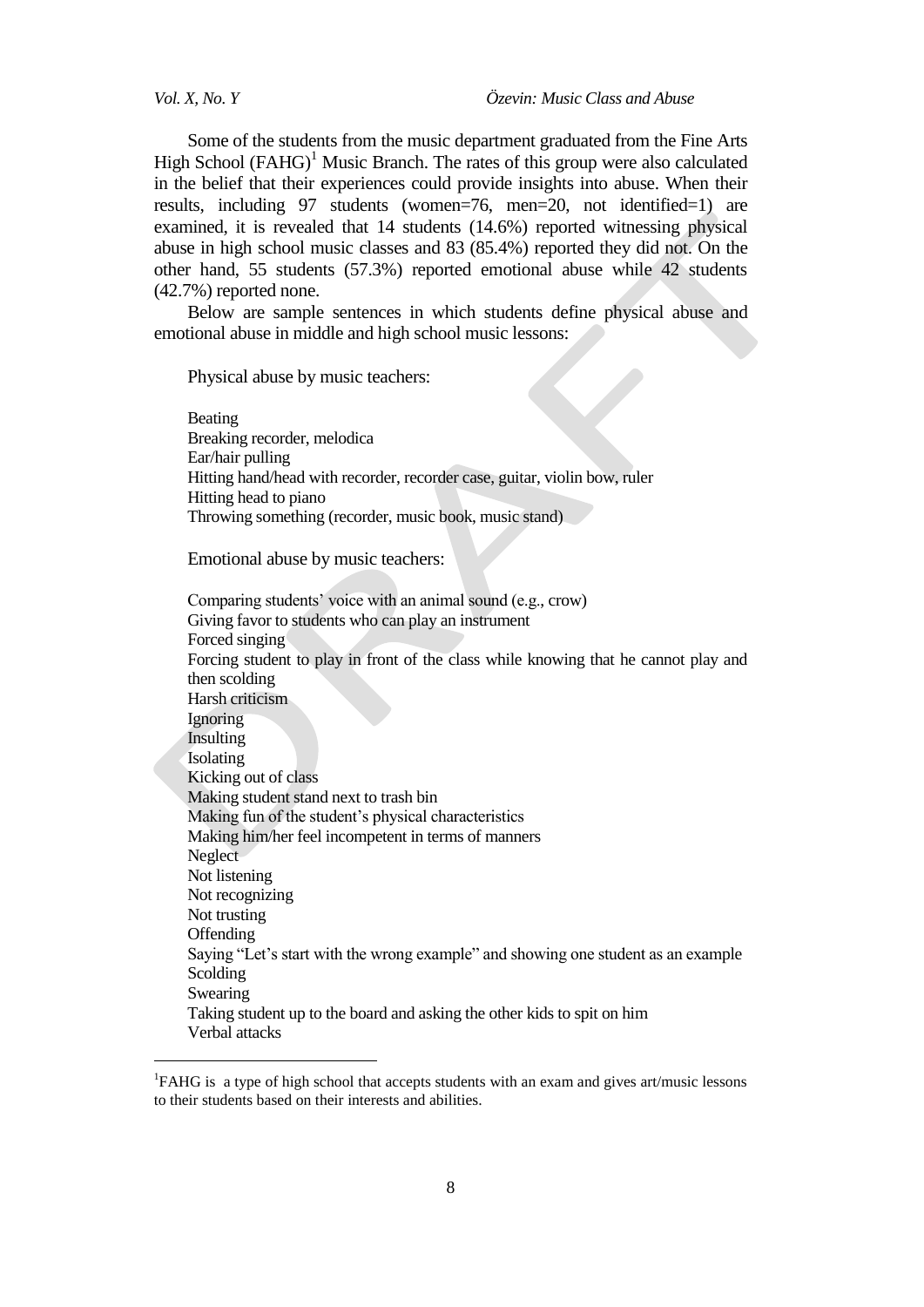#### Yelling

Perceived Reasons of Abuse by students include:

\* Quality instruction and classroom management (lack of knowledge about pedagogic principles in the developmental characteristics of children, and teaching methods): Forgetting to bring material/recorder, not being able to play instrument/recorder, not being able to write correct musical notes, not being able to know/memorize musical notes, not being able to sing, not having a beautiful voice, not being able to learn quickly, failure, not taking notes on notebook, not studying, not completing homework/projects, being hyperactive/disabled.

\* Disruptive behavior and classroom management: Noise, laughter, swearing, chewing gum in class, being late to class, being hyperactive/disabled.

Students" opinions regarding effects of abuse both in school environment and in music class (\*= short-term effect, \*\*= long-term effect):

Negative effects: Alienation to class\*, being neglected in class\*, being hated by the class\*, not taking the class seriously\*, becoming quiet\*, becoming withdrawn\*, crying\*, fear\*, stubbornness\*, decreased self-respect\*\*, dropping out of school\*\*, changing schools\*\*, being prejudiced to music teachers\*"\*\*, not making an effort in music class\*, changing elective course from music to fine arts\*"\*\*, tendency to violence\*\*, changing attitude only in that class\*, giving false impression as changed\*, having poor attitude toward the teacher\*, not respecting the teacher\*, causing damage to the teacher's property\*'\*\*, family harming the teacher\*'\*\*

Positive effects: Learning how to defend\*\*, trying harder\*

#### **Discussion**

This research aims to investigate teacher abuse in music class. University students were asked to recall their memories of middle and high school (approximately 1-10 years before) and note instances of abuse to the researcher. There was concern during the data collection process that students would not be able to recall their memories, yet their answers to the open-ended questions and their detailed memories indicate that abuse is hard to forget. In addition, during the data collection procedure the researchers engaged in conversation with classroom teachers concerning the research. It was surprising to witness how fresh the memories of the teachers were, though this also called to mind the long-term effects of abuse. One teacher recalled, "My music teacher told me not to sing. That's why I hated music lessons and I wasn't interested anymore."

Another example pertaining to the long-term effects of abuse came from a student in the Fine Arts Education Department. When I told him that participation was voluntary, he looked at the questionnaire and stated that he did not want to answer. Later, I overheard his dialogues with his friends that he had been beaten a lot as a student and therefore did not want to answer because he did not want those memories to return.

The first finding of the present study showed that 70.2% of students reported that they had witnessed instances of abuse in middle school. This high rate, which covers more than half of the study group, is similar to the rates cited in other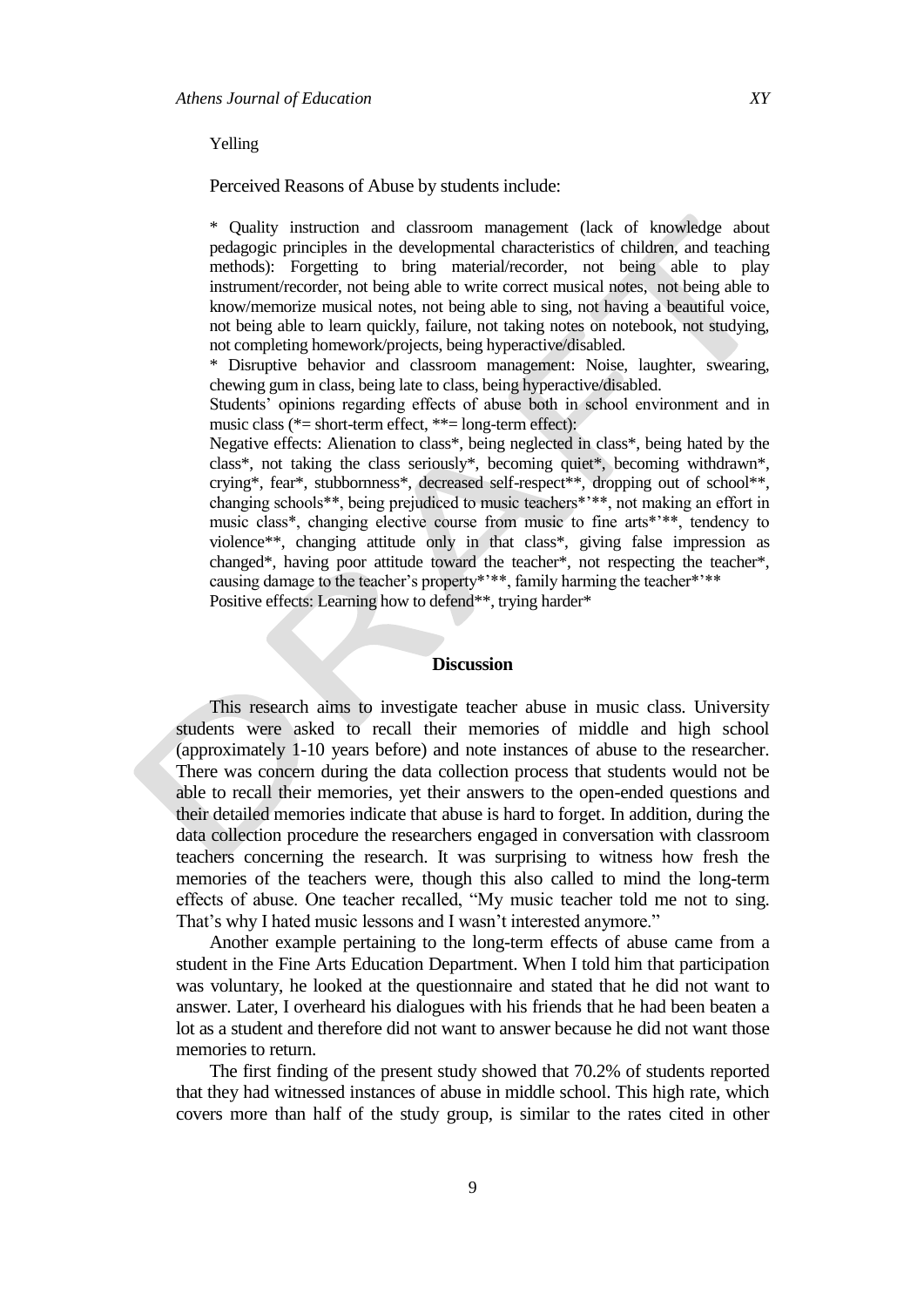studies (Benbenishty, Zeiar, & Astor, 2002a; 2002b; Theoklitou, Kabistis, & Kabitsi, 2012; Yaşar, 2009). This result is also consistent with UNICEF and SHCEK's (2010) report. As stated in the report, the use of proverbs in Turkish culture such as, "the meat is yours, the bone is mine," by families entrusting their child to the teacher indicates trust in the teacher, that he or she may discipline the child, even in an abusive way.

As can be seen, although there is abuse (22.2%) in the high school level, the rate is considerably lower than in middle schools (70.2%). Benbenishty, Zeiar, and Astor (2002b) explain this as follows: "the younger the students, the more vulnerable they are to victimization by teachers and school staff. The age difference in victimization by staff may reflect the enhanced ability of older students to protect themselves and deter aggression against them."

According to the research results, men reported abuse in music classes, both middle school and high school, at higher rates than women. This result is consistent with previous research (Baker-Henningham, 2009; Benbenishty Zeiar, & Astor, 2002a; Caron, 2018; Delfabbro et al., 2006; El Bcheraoui, Kouriy, & Abid, 2012; Theoklitou, Kabistis, & Kabitsi, 2012; Yaşar, 2009). However, considering abuse in school more generally, women reported more abuse than men. In the present study, the questions asked were based on the witnessing of abuse, which might have led to this result. At any rate, it requires additional consideration and research.

Research shows that 10.9% of students reported physical abuse in middle school music classes and 5.8% in high school classes. However, 32.2% of students reported that they witnessed emotional abuse in middle school music classes and 25.6% witnessed emotional abuse in high school music classes. This result confirms my hypothesis that emotional abuse is more common in music classes.

In their work, Sun and Leung (2014) state that only about 20% of the students "liked" their music teachers. Although no question in the present study pertained to liking teachers and/or lessons, a number of students indeed stated that they did not like or hated their music lessons.

As the results revealed, 14.6% of students who graduated from FAHG Music Branch reported physical abuse and 57.3% reported emotional abuse. This result constitutes greater than half of the entire group report and confirms my hypothesis that emotional abuse is more common in music classes; this result is also consistent with previous studies. Fernandez-Morante (2018) explains that in music teaching there are still cases of psychological harassment and sexual abuse. Pace (2015a) argues that music teachers continue to use fear, intimidation, and humiliation against students.

In light of the literature, when we look at the reasons of teachers' abuse of students, we can discuss three main points:

Personal reasons: Krug et al. (2002: p. 1085), quoted by Özmen and Küçük (2013), state that personality disorders, substance abuse, and exposure to violence may turn teachers into abusers. Hyman (1998) affirms that adults who were physically punished in their childhood by their parents or teachers are more supportive of corporal punishment than those who were not subjected to such punishment. Also, a relationship exists among family problems, professional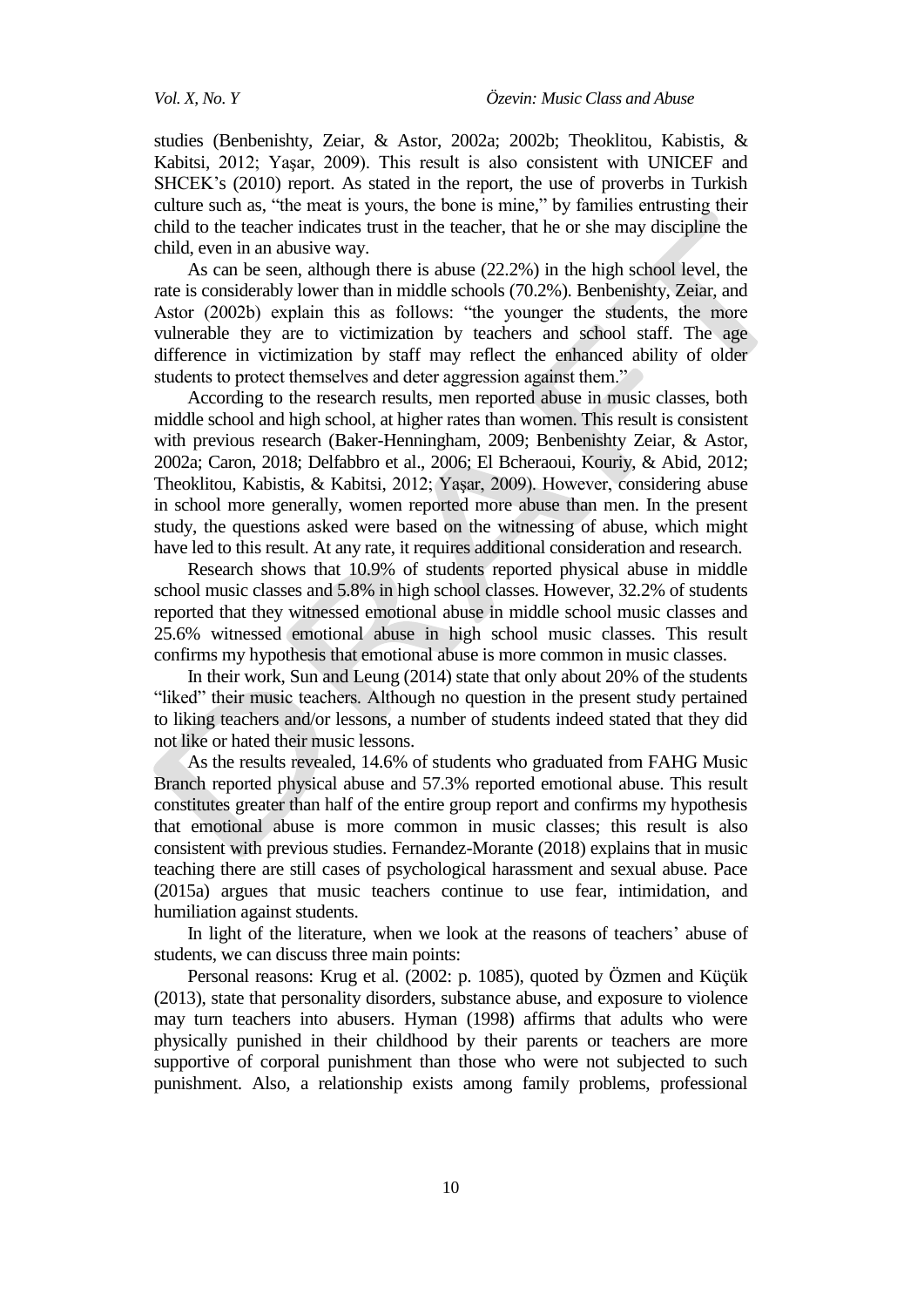burnout (Maslach, 1981), a willingness to work, and in-class disciplinary practices (Tümkaya, 2005).

Every teacher has hard days at some point in his or her professional life. A frustrated teacher may raise his or her voice when he or she cannot cope with a situation, but it is unacceptable that a teacher directs his or her power through abuse on a student who is vulnerable in the classroom hierarchy. In addition, examples from recent studies such as, "taking student up to the board and asking the other kids to spit on him" and "squeezing spirit into a student"s face" seem to go far beyond issues such as discipline or cultural habits, and appear to be related to the teacher"s personal problems.

Reasons related with students: It might be a challenging task for the teacher to deal with young children and, especially, adolescents in class. Maladaptive and disruptive behaviors may overwhelm teachers. McCaslin and Good (1998), quoted by Woolfolk Hoy and Weinstein (2006), list six possible reasons for misbehavior: "the student may be lonely or scared; out of control or hostile; attempting to save face or at a loss for what to do; bored, frustrated or unsuccessful in attempts to learn; physiologically in pain, sleep deprived in withdrawal; distracted by peers, events or memories. Sometimes these behaviors are enacted unconsciously. According to Thornson (1996), quoted by Woolfolk Hoy and Weinstein (2006), "students indicated that they sometimes engaged in "maladaptive behaviors" as a form of a resistance; in other words, they tried to "get even" with a teacher who was rude or didn"t teach the class effectively." Yet, according to Graziano (1992), if there is a frequent punishment, it "has more to do with a teacher"s frustration level than with the child"s misbehavior."

However, as Bull and Solity (1989, p. 10) point out, "many of the consequences for children"s behavior in class are provided by the teacher. By using and understanding these appropriately the teacher can therefore strengthen behaviors that he wishes to see in class and weaken behaviors that he considers undesirable or inappropriate in the classroom setting." This reasoning steers us toward certain intricacies inherent in the teaching profession.

Reasons related to the teaching profession: Being a teacher requires substantial skills. According to Nakamura (2000), a teacher must recognize and nurture the dimensions of student wellness, namely social, spiritual, emotional, intellectual, physical, and psychosocial wellness.

In order to develop students in these directions, a teacher must be equipped and experienced in terms of the pedagogical, psychological, humanistic, and socializing aspects of education in addition to knowledge of the field to create healthy and effective teaching-learning environments. When teaching music is taken into consideration, artistic skills of teacher must also be taken into consideration.

The reasons for teacher abuse as stated by researchers are as follows: student obedience (Özmen & Küçük, 2013); a sense of discipline (UNICEF & SCHEK, 2010; Shumba, 2007; Tümkaya, 2005); punishment (UNICEF & SCHEK, 2010); overcrowded classrooms (Tümkaya, 2005); motivation (Agbenyego, 2006); to improve academic standards (Agbenyego, 2006); low job satisfaction (Garg, 2017); the socio-economic situation of school (Tümkaya, 2005); stress and frustration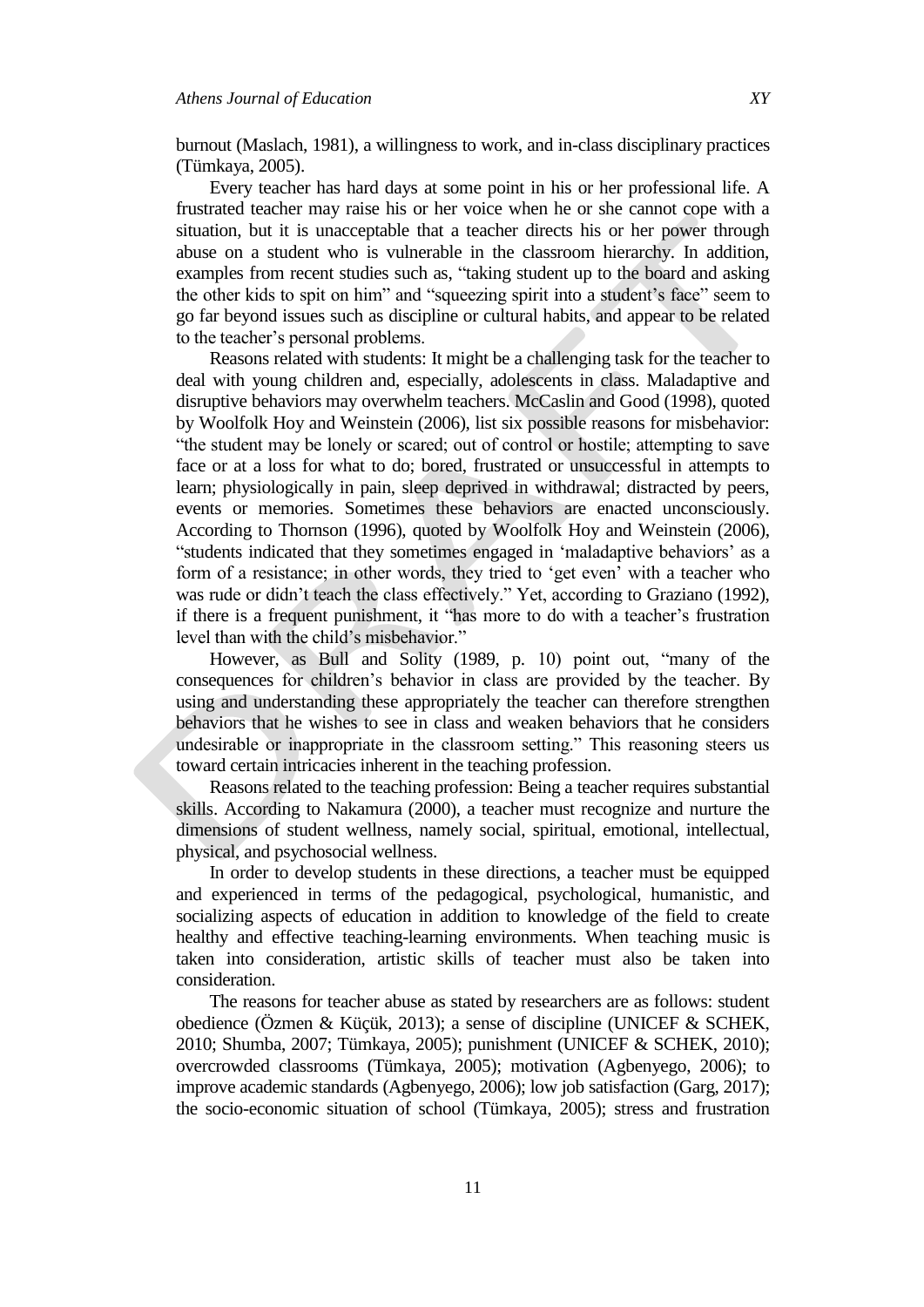(Elbla, 2012); and family expectations (Khanal & Park, 2016; Agbenyego, 2006). In some studies, researchers found that teachers want—and tend to continue—to use corporal punishment as a disciplinary measure (Kudenga, 2017; Feinstein & Mwahombela, 2010; Agbenyega, 2006), and also forms of emotional abuse (Shumba, 2007). However, abuse often fails to eliminate unwanted behavior, but rather creates a cycle (Figure 1) (Wiggfield & Eccles, 2000, quoted by Kvachadze & Zakareishvili, 2009):

*Figure 1.* Vicious Cycle



The research results show that the group questioned in the present study experienced and reported physical and emotional abuse from their music teachers. When the factors such as stress of the music teacher are examined, it can be seen that the researchers highlight the following topics: students" apathy and unmotivated students, workload, large numbers of students (Gordon, 2002), the burden of tedious administrative responsibilities, the constant need for music education advocacy, as well as conflicts between personal and professional roles (Scheib, 2003). Additional factors may be added to these, such as the lack of music classrooms in public schools, trying to conduct music classes in crowded regular classrooms, a lack of materials, and constant demands from administration for music teachers to prepare shows for ceremonies and special days. These factors can lead to dissatisfaction, boredom, burnout, and the belief that teachers are unable to develop the requirements of the profession and perform their music duties. As a consequence, these can raise possibilities for abuse.

Among the reasons abuse occurs, classroom management emerges as one of the main factors. Gordon (2002) states, "classroom management is unique in music, requiring differences in pacing, maintenance of student behavior and constant on-task focus. Effective management is of great importance in order to attain optimal learning and promote continued motivation for students." Merrion (2002, p. 178) posits, "fortunately and unfortunately, the issue of classroom management within music instruction poses unique problems due to the aesthetic nature of the arts. To maintain a learning environment free enough to permit personal and individual responses, improvisation, and creativity while providing a structure in which all students can collectively remain on-task and actively involved seems impossible." It might not be impossible, but doing so certainly requires sufficient knowledge and experience.

Another abuse factor involves teachers' lack of knowledge and experience regarding music pedagogy. Student shortcomings (such as the inability to play an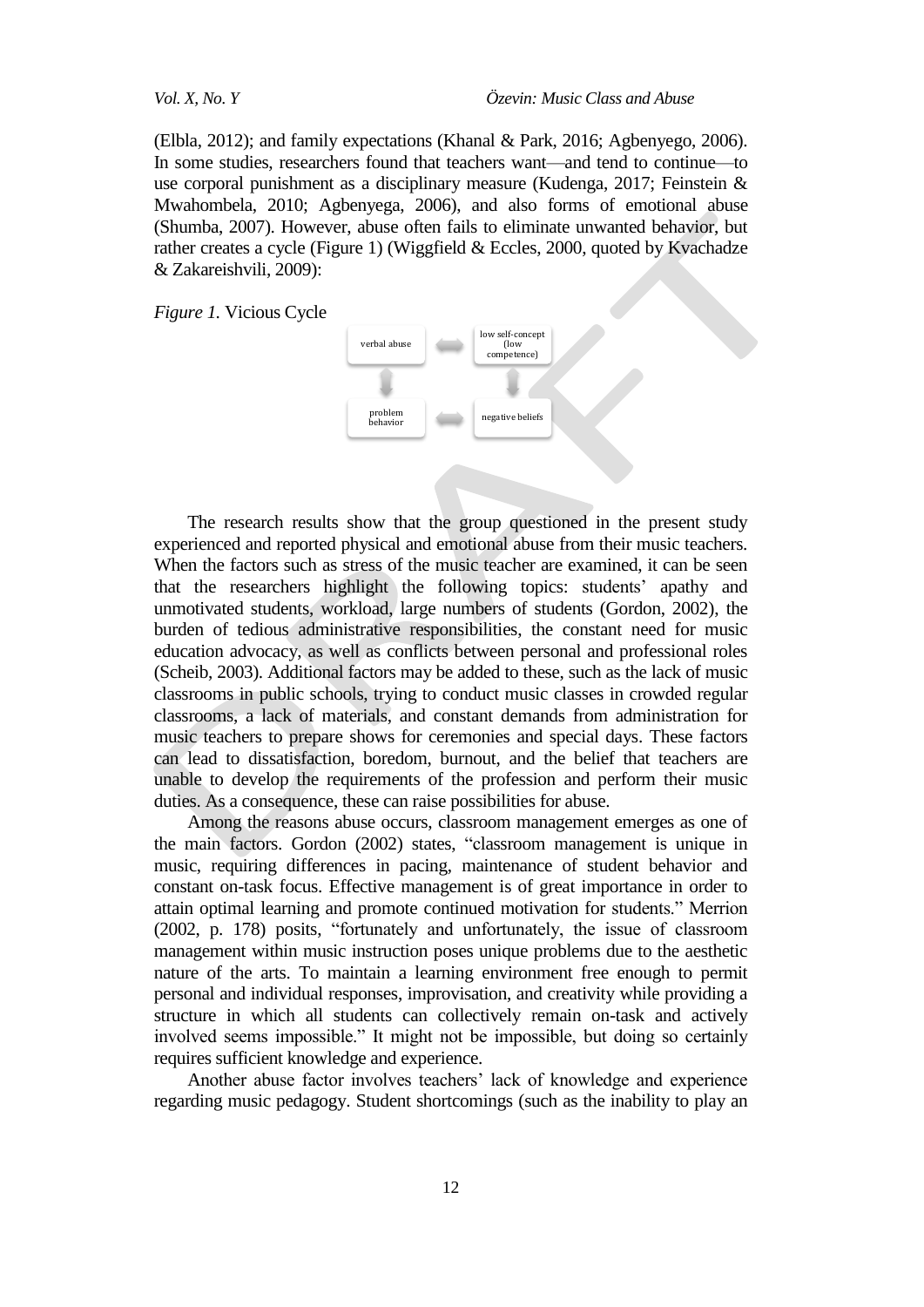instrument, sing, or recognize musical notation) does not seem to be a one-way problem. Being successful in a musical action requires a physical-cognitiveemotional integrity. Practice is needed to achieve the physical. The emotional aspect requires a teacher"s attention, love, recognition, and approval. These qualities enhance students" attention, motivation, self-efficacy, and self-confidence. Thus, a music teacher needs to be equipped both with knowledge and psychological insight.

An additional factor that perpetuates abusive behavior may be insufficiency, which is what I encounter most often when I observe my students who are the prospective music teachers program, during the Teaching Practice course. When they teach children, as soon as they feel insufficient, they begin to face difficulty in controlling the class and start yelling at the students, even insulting them from time to time, or hit a table. This situation also occurs for inexperienced music teachers. As I have witnessed, teachers often revert to literature-type lessons rather than musical ones, in which lectures are given on notation, lyrics, musical descriptions, characteristics of instruments, etc. Managing music lessons effectively, where everyone actively makes music, requires pedagogical, artistic, and social-psychological skills.

"Talent" also might consider as a factor in abuse. When teachers construct their classes around talent, it is inevitable that they will discriminate. The present study explores this factor: "Discriminating students who can play an instrument, read notes from others and only paying attention to them." Every student has the right to benefit from the artistic and social benefits of music education, while nurturing emotional, cognitive, physical, and "peaceful" aspects of music education. As Bartel and Cameron (2004) state, "[I]n music education we have the further concern of "legitimized deprivation" of opportunity for children on the basis of "talent". Since music is a naturally occurring intelligence, education for the development of musical potential should be every child"s right."

Even if abuse in music classes is minor and does not cause lifelong physiological or psychological effects, the consequences of becoming distant from music, becoming indifferent to instruments, moving away from singing (which is the most natural musical act of the human being), and moving away from expressing oneself in an artistic way are enormous.

### **Conclusion and Recommendations**

It is hoped that this study may begin a scholarly dialogue on abuse in the music classroom. Asking students to remember and reflect on their experiences of abuse may contribute to their future professional lives. During data collection, a student revealed the following: "I had concerns about teaching. With this questionnaire, I questioned the past, I questioned my teachers and I thought that I could do better than them." Prospective teachers need more classes in which they learn about abusive behavior can relate this knowledge to their previous teachers' attitudes, and, as such, begin to define what a "good teacher" is.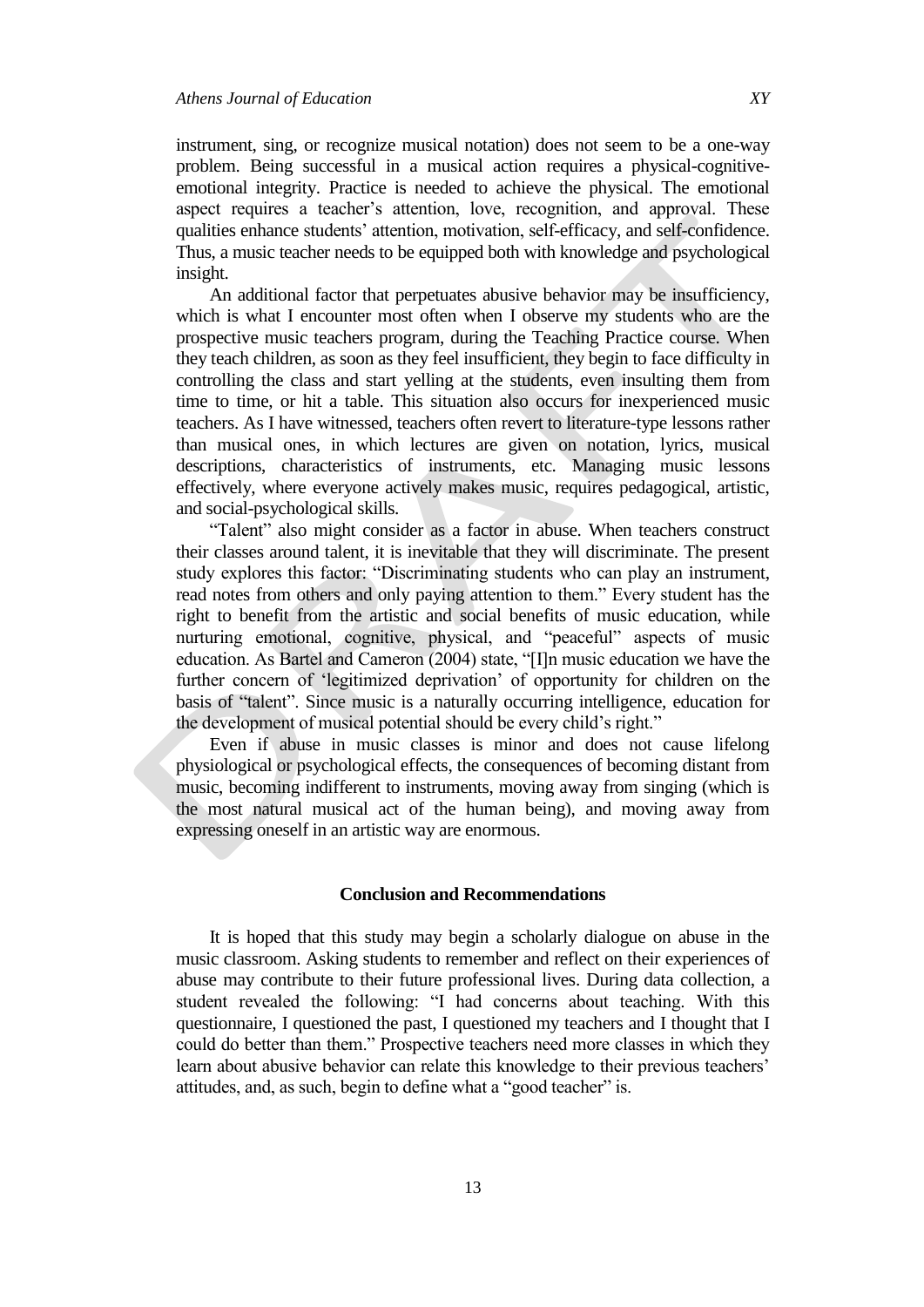In the present study, questions were designed to reveal students' memories of physical and emotional abuse in school. During the procedure, a student asked what type of abuse was "kicking a student out of classroom." Although it may seem like physical abuse at first because it is a physical action, actually being thrown out of the class constitutes emotional abuse because it involves public humiliation, neglect, rejection, shame, and deprivation (educational and social). In fact, the same can be said for all types of physical abuse. Although, unfortunately, students may think they"ve deserved it, it eventually leads to self-doubt, selfdenigration, and emotional turmoil. As such, the relationships between emotional and other forms of abuse should be considered.

The present study focused on students' perceptions regarding teachers' abusive behavior and its possible causes. Further studies should focus on teachers themselves. What they consider to be abusive behavior might help to improve the quality of music education everywhere.

Despite its absence from the questionnaire, eight students reported sexual abuse as physical abuse and most involved music teachers, a tragedy examined in the work of Pace (2015a, 2015b) that demands additional investigation.

#### References

- Agbenyega, J. S. (2006). Corporal Punishment in the Schools of Ghana: Does Inclusive Education Suffer? *The Australian Educational Research, 33*(3), 107-122.
- Allen, K. P. (2010). Classroom Management, Bullying, and Teacher Practices. *The Professional Educator*, *34*(1), 1-15.
- Aluede, O., Ojugo, A. I., & Okoza, J. (2012). Emotional Abuse of Secondary School Students by Teachers in Edo State, Nigeria. *Research in Education*, *88*(Nov), 29-39.
- Arif, M. S., & Rafi, M. S. (2007). Effects of Corporal Punishment and Psychological Treatment Upon Students" Learning and Behavior. *Journal of Theory and Practice in Education*, *3*(2), 171-180.
- Baker, G. (2016). Editorial Introduction: El Sistema in Critical Perspective. *Action for Change in Music Education, Special Issue: El Sistema*, *15*(1), 9-32.
- Baker-Henningham, H., Meeks-Gardner, J., Chang, S., & Walker, S. (2009). Experiences of Violence and Deficits in Academic Achievement Among Urban Primary School Children in Jamaica. *Child Abuse & Neglect*, *33*(5), 296-306.
- Bartel, L. & Cameron, L. (2004). From Dilemmas to Experience: Shaping the Conditions of Learning. In L. Bartel (ed.), *Questioning the Music Education Paradigm. Volume II of the Series "Research to Practice: A Biennial Series."* Canadian Music Educators Association.
- Benbenishty, R., Zeiar, A., & Astor, R. A. (2002a). Children"s Report of Emotional, Physical and Sexual Maltreatment by Educational Staff in Israel. *Child Abuse & Neglect, 26*(8), 763-782.
- Benbenishty, R., Zeiar, A., & Astor, R. A. (2002b). Maltreatment of Primary School Students by Educational Staff in Israel. *Child Abuse & Neglect, 26*(12), 1291-1309.
- Bull, S. L., & Solity, J. E. (1989). *Classroom Management: Principles and Practice.* Routledge.
- Caron, C. (2018). *In 19 States, it's Still Legal to Spank Children in Public Schools*. The New York Times.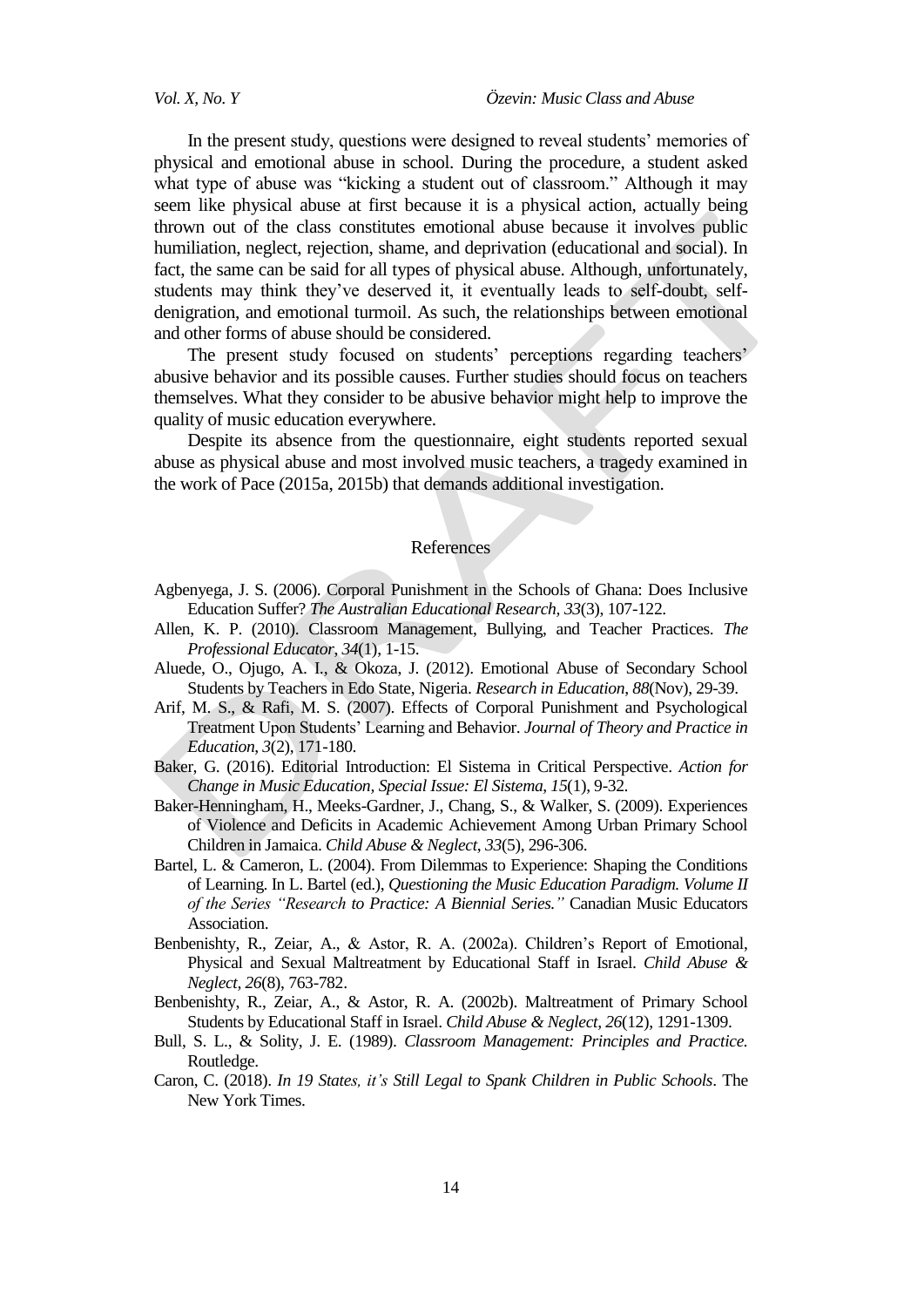- Carter, B. A. (2011). A Safe Education for All, Recognizing and Stemming Harassment in Music Class and Ensembles. *Music Educators Journal*, *97*(4), 29-32.
- [Children"s](https://www.childwelfare.gov/pubPDFs/define.pdf) Bureau (2019). *Definitions of Child Abuse and Neglect*. [Children"s](https://www.childwelfare.gov/pubPDFs/define.pdf) Bureau.
- Creswell, J. W. (2017). *Araştırma Deseni, Nitel, Nicel ve Karma Yöntem Yaklaşımları* (Research Design, Qualitative, Quantitative and Miwed Methods Approaches). Eğiten Kitap, Ankara.
- Darrow, A. (2017). Teaching Tolerance in the Music Classroom. *General Music Today*, *30*(3), 18-21.
- Delfabbro, P., Winefield, T., Trainor, S., Dollard, M., Anderson, S., Metzer, J., et al. (2006). Peer and Teacher Bullying/Victimization of South Australian Secondary School Students: Prevalence and Psychosocial Profiles. *British Journal of Educational Psychology*, *76*(Pt 1), 71-90.
- El Bcheraoui, C., Kouriy, H., & Abid, S. M. (2012). Physical and Verbal/Emotional Abuse of School Children, Lebanon, 2009. *Eastern Medical Health Journal*, *18*(10), 1011-1020
- Elarousy, W., & Shaqiqi, W. (2017). Effect of Physical Abuse on Academic Achievement Among Secondary School Female Students in Jeddah. *Journal of Community and Public Health Nursing*, *3*(2), 1000166.
- Elbla, A. I. F. (2012). Is Punishment (Corporal or Verbal) an Effective Means of Discipline in Schools?: Case Study of Two Basic Schools in Greater Khartoum. *Procedia Social and Behavioral Sciences, 69*(Dec), 1656-1663.
- Elpus, K., & Carter, B. A. (2013). Are Arts Students More Likely to be Bullied? The Prevalence of Bullying Among Arts Participants. In the *Annual Meeting of the American Educational Research Association*, San Francisco, CA.
- Elpus, K., & Carter, B. A. (2016). Bullying Victimization Among Music Ensemble and Theatre Students in the United States. *Journal of Research in Music Education*, *64*(3), 322-343.
- Ersanlı, K., Yılmaz, M, & Özcan, K. (2013). Algılanan Duygusal Istismar Ölçeği (ADİÖ): Geçerlik ve Güvenirlik Çalışması. *Ondokuz Mayıs Üniversitesi Eğitim Fakültesi Dergisi*, *32*(1), 147-164.
- Feinstein, S., & Mwahombela, L. (2010). Corporal Punishment in Tanzania's Schools. *International Review of Education*, *56*(4), 399-410.
- Fenandez-Morante, B. (2018). Psychological Violence in Current Musical Education at Conservatoires. *Revista Internacional de Educacion Musical*, *6*(1), 13-24.
- Ferrara, P., Franceschini, G., Villani, A., & Corsello, G. (2019). Physical, Psychological and Social Impact of School Violence on Children. *Italian Journal of Pediatrics, 45*(76).
- Garg, M. R. (2017). Use of Corporal Punishment in Relation to Institutional and Personal Variables of Teachers. *International Journal of Education and Multidisciplinary Studies*, *8*(1), 36-43.
- Gordon, D. G. (2002). Discipline in the Music Classroom: One Component Contributing to Teacher Stress. *Music Education Research*, *4*(1), 157-165.
- Graziano, A. M., & Linda, J. (1992). Effects of Corporal Punishment on Children. *Violence Update*, *86*(3), 368-382.
- Gurhan, N., Ozbas, A. A., & Kabatas, E. (2012). Childhood Abuse and its Effects in Students of Ankara Vocational High School Child Development Department. *Procedia Social and Behavioral Sciences*, *47*(Dec), 1141-1145.
- Hamarman, S. M., & Bernet, W. (2000). Evaluating and Reporting Emotional Abuse in Children: Parent-Based, Action-Based Focus Aids in Clinical Decision Making. *Journal of American Academy of Child & Adolescent Psychiatry*, *39*(7), 928-930.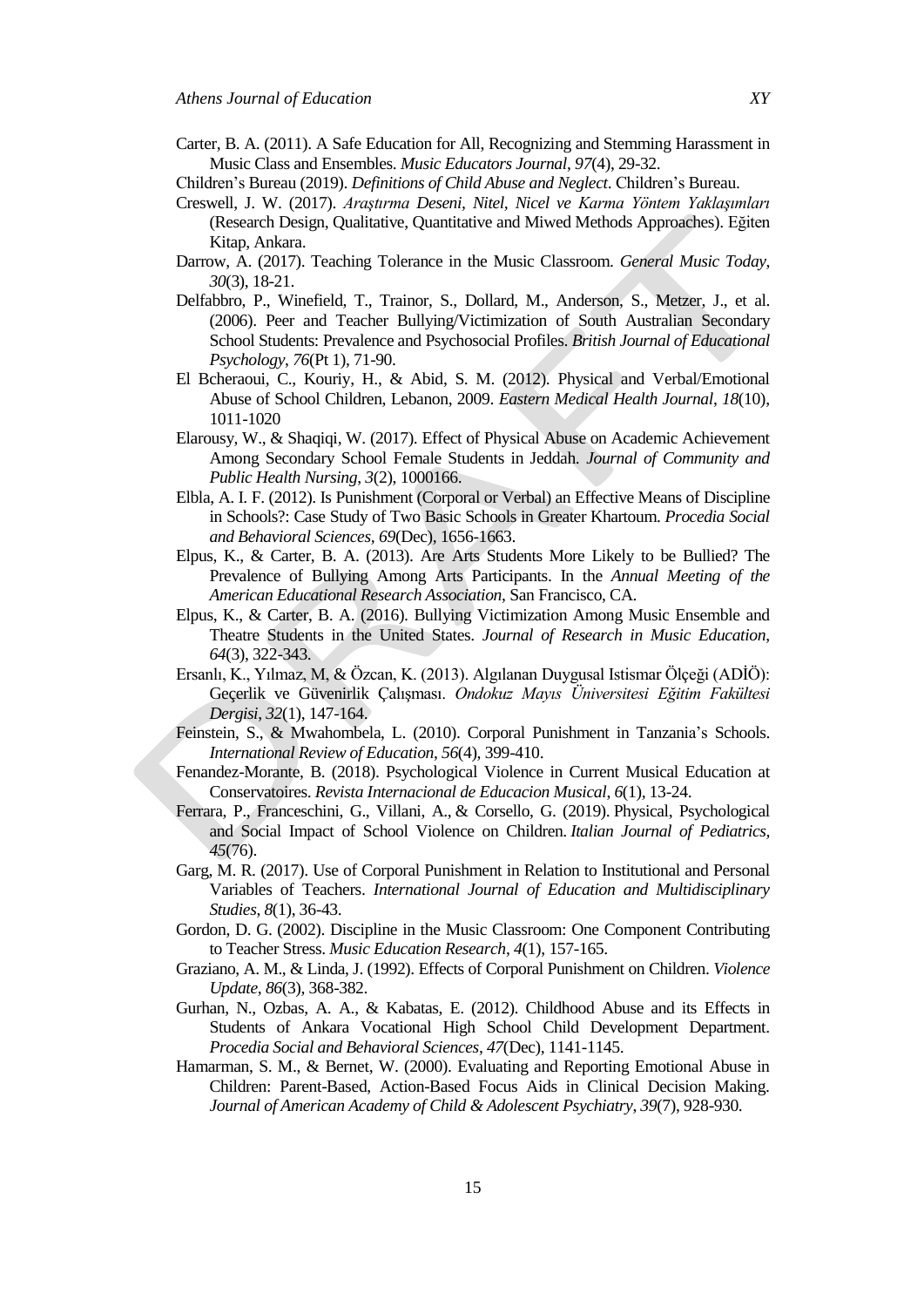- Hogan, T., Ricci, C., & Ryan, T. (2019). Respecting Students: Abusive Classroom Teacher Verbal Behaviour. *Journal of Pedagogical Research, 3*(3), 151-165.
- Hyman, I. A. (1988). Eliminating Corporal Punishment in Schools: Moving from Advocacy Research to Policy Implementation. *Child Legal Rights*, *15*(6), 110-115.
- Khanal, J., & Park, S. (2016). Corporal Punishment in Private Schools: The Case of Kathmandu, Nepal. *Journal of Education and Practice*, *7*(26), 53-61.
- Kudenga, M. (2017). Intervention Strategies in Child Discipline Besides Corporal Punishment. *International Journal of Science and Research*, *6*(8), 157-164.
- Kvachadze, Z., & Zakareishvili, M. (2009). *Verbal Abuse by the Teacher and Student Classroom Participation, Academic Achievement and Problem Behavior in Tblisi Public Schools*. Master"s Thesis. Oslo, Norway: University of Oslo.
- Lema, V. I., & Gwando, R. H. (2018). Corporal Punishment in Tanzania Primary Schools: Pupils" Perceptions on its Influence in Enhancing Discipline. *IOSR Journal of Research and Method in Education*, *8*(1), 41-50.
- Mahiroğlu, A., & Buluç, B. (2003). Orta Öğretim Kurumlarında Fiziksel Ceza Uygulamaları. (Physical Punishment in Secondary School). *Turkish Educational Sciences*, *1*(1), 81-95.
- Maslach, C. (1981). Burnout: A Social Psychological Analysis. In J. W. Jones (ed.), *The Burnout Syndrome*, 30-49. London House Press.
- McEahern, A. G., Aluede, O., & Kenny, M. C. (2008). Emotional Abuse in the Classroom: Implications and Interventions for Counselors. *Journal of Counseling & Development*, *86*(1), 3-10.
- Merrion, M. (2002). Classroom Management for Beginning Music Educators. In G. Soruce (ed.), *Teaching Music*, 178-182. Routledge Falmer.
- Nakamura, R. M. (2000). *Healthy Classroom Management, Motivation, Communication, and Discipline*. Wadsworth, Ohio, USA: Thomson Learning.
- Özmen, F., & Küçük, N. (2013). İki ayrı Zaman Diliminde Okulda Şiddet Durumu. (Violence at School in Two Separate Time Periods). *CBÜ Sosyal Bilimler Dergisi*, *11*(2), 78-96.
- Pace, I. (2013). *The Culture of Music Education Lends Itself to Abuse*. [Tes](https://www.tes.com/news/culture-music-education-lends-itself-abuse) Editorial.
- Pace, I. (2015a). *Does Elite Music Teaching Leave Pupils Open to Abuse?* Daily Telegraph.
- Pace, I. (2015b). *Music Teacher Sentenced to 11 Years in Prison as Abuse Film Whiplash Prepares for Oscars*. The Conversation.
- Rawlings, J. R. (2015). *The Effect of Middle School Music Ensemble Participation on the Relationship Between Perceived School Connectedness, Self-Reported Bullying Behaviours, and Peer Victimization*. Doctoral Dissertation. University of Michigan, Music Education.
- Scheib, J. W. (2003). Role Stress in the Professional Life of the School Music Teacher: A Collective Case Study. *Journal of Research in Music Education*, *51*(2), 124-136.
- Schmidt, M. (1998). Defining "Good" Music Teaching: Four Student Teachers' Beliefs and Practices. *Bulletin of the Council in Music Education*, no. 138, Fall, 19-46.
- Shumba, A. (2007). Emotional Abuse in the Classroom. *Journal of Emotional Abuse*, *4*(3- 4), 139-149.
- Silveira, J. M., & Hudson, M. W. (2015). Hazing in the College Marching Band. *Journal of Research in Music Education*, *63*(1), 5-27.
- Sun, Z., & Leung, B. W. (2014). A Survey of Rural Primary School Music Education in Northeastern China. *International Journal of Music Education*, *32*(4), 437-461.
- Tafa, E. M. (2002). Corporal Punishment: A Brutal Face of Botswana"s Authoritarian Schools. *Educational Review*, *54*(1), 17-26.